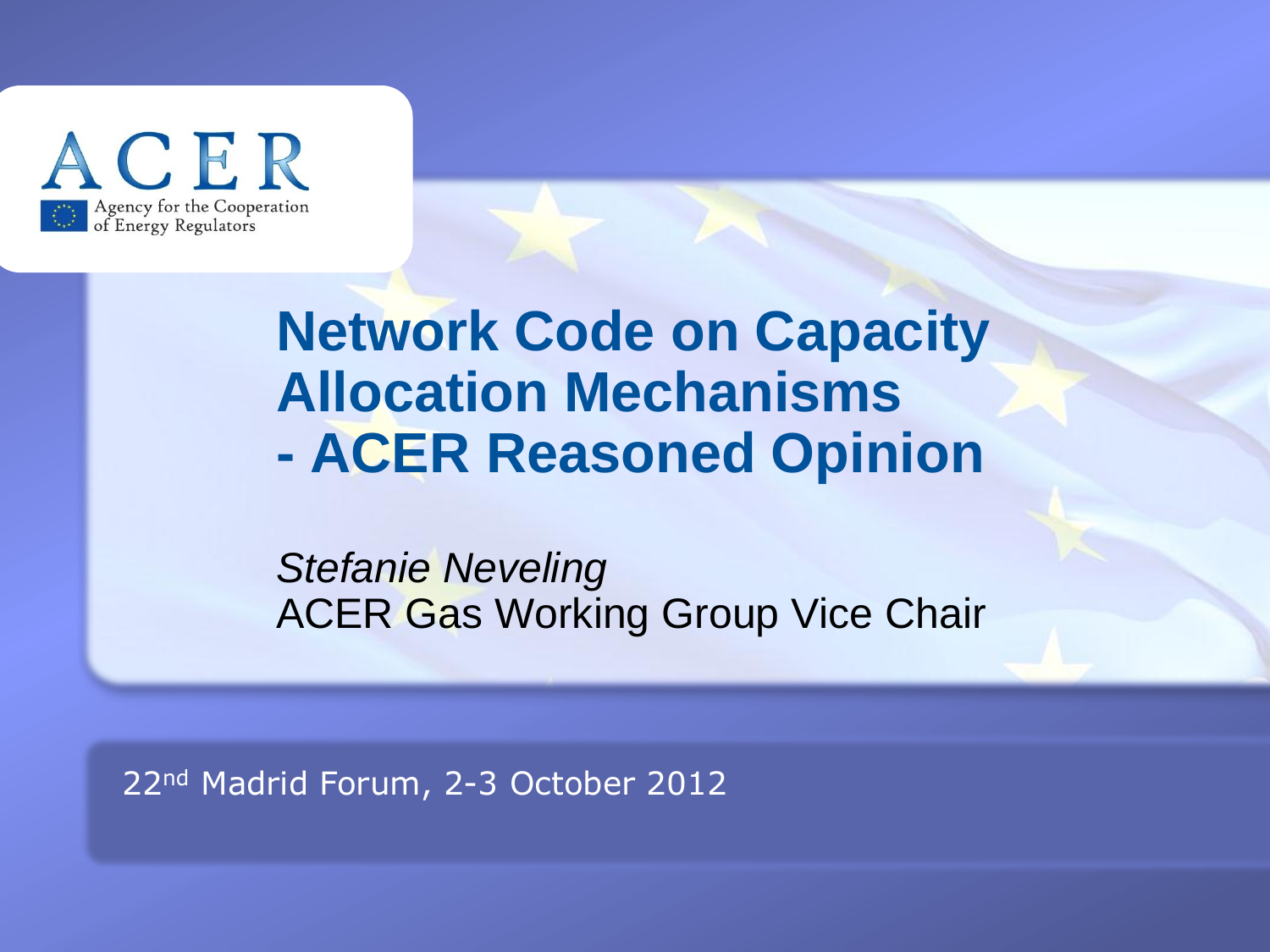

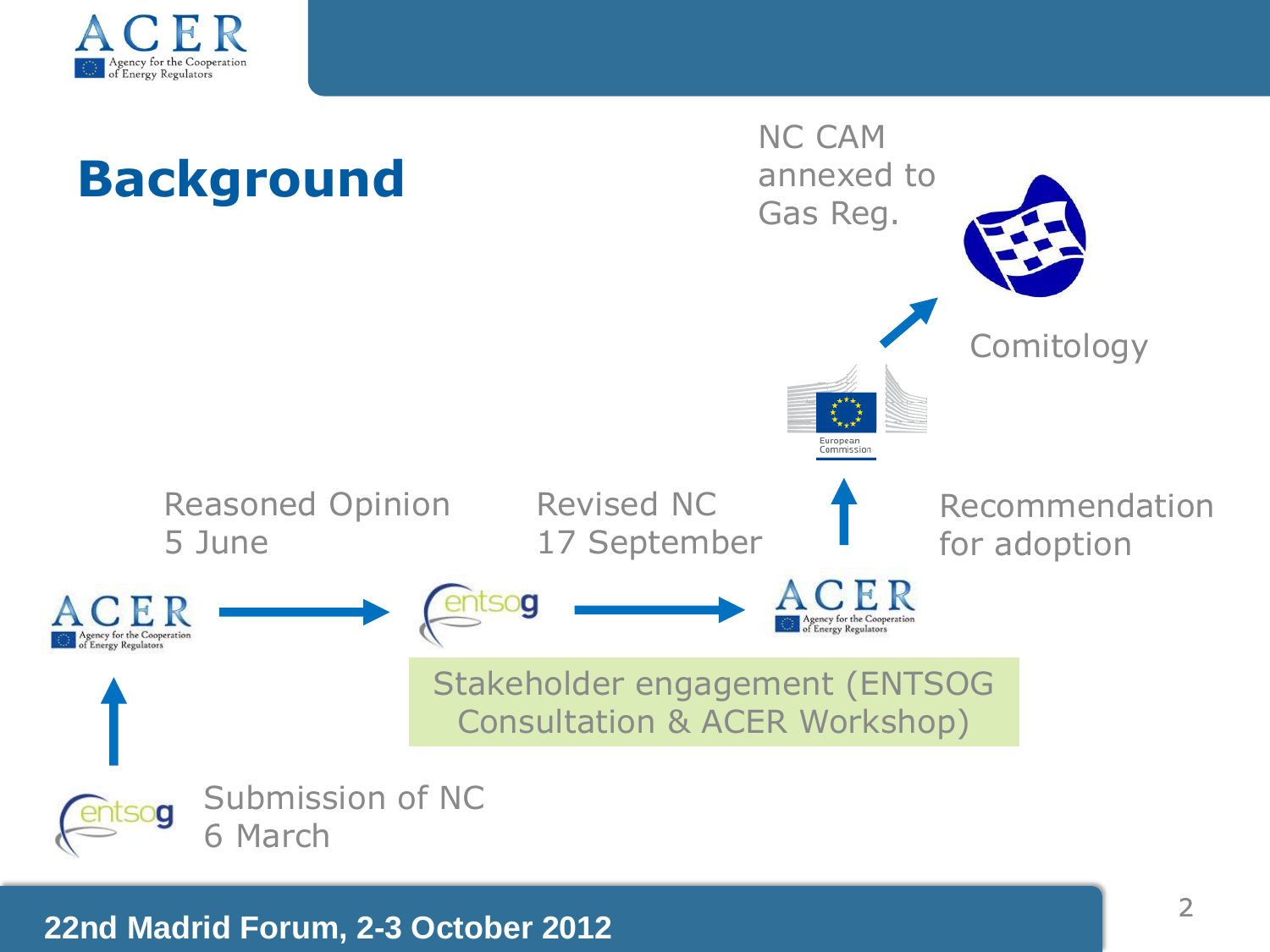

## **NC CAM – ACER reasoned opinion of 5 June 2012**

- ACER analysed the compliance of the network code sent to ACER on 6 March 2012 with the framework guideline **content** and **objectives**
- The network code showed a **high degree of compliance** and ACER welcomed the progress it would allow for the EU market
- **However**: ACER identified **11 areas of non compliance** where the main issues were
	- Inconsistency with the general design of capacity breakdown
	- Risks of congestion
	- Provisions beyond the scope of CAM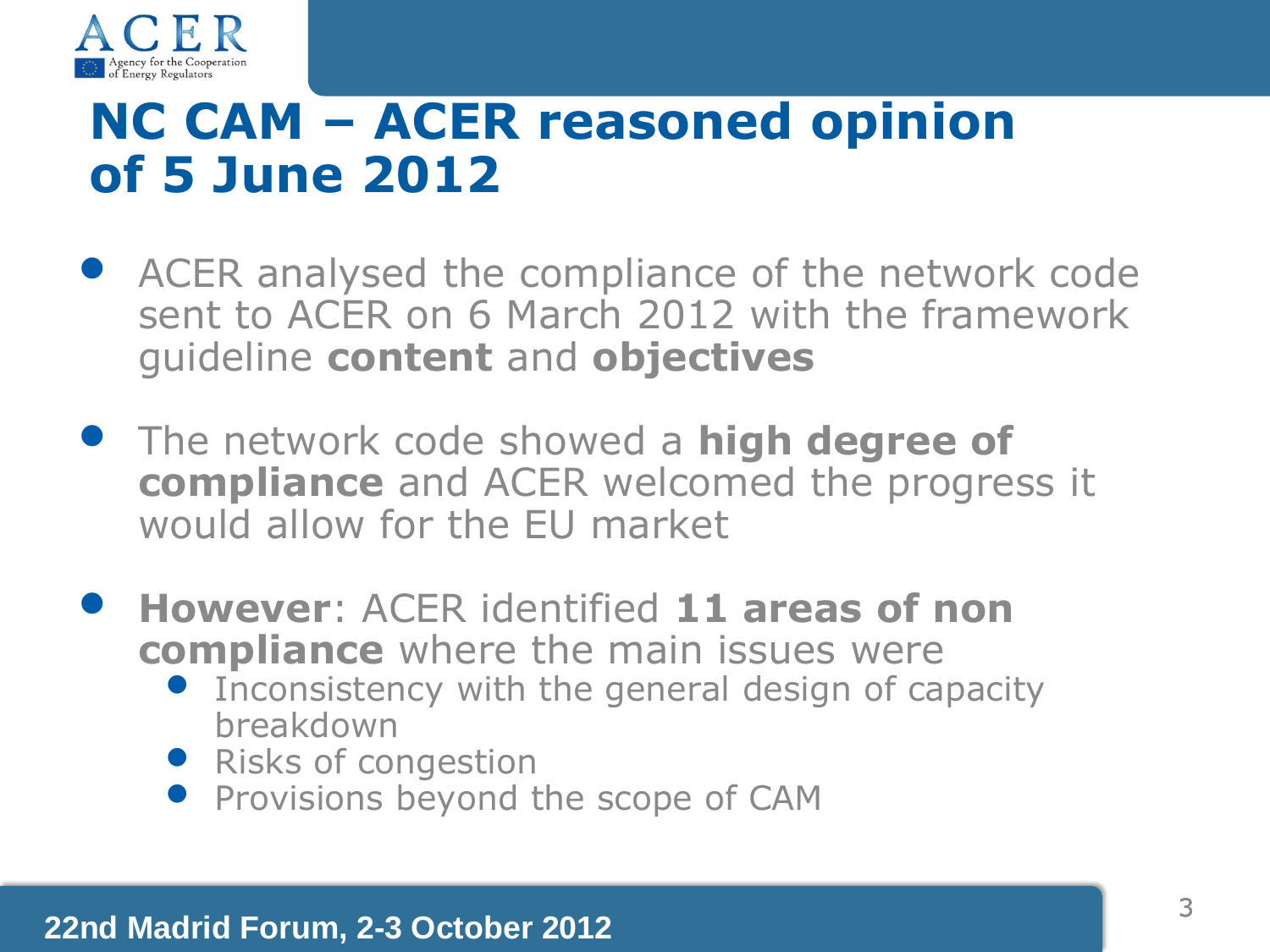

## **Controversial Issues with ENTSOG - Quota**

#### • **Application of quota to new capacity**

- **ACER RO**: Standard Products, Bundling and quota to be applied to new capacity
- **Coherent capacity system** to be ensured for new and existing capacity (allocation mechanism more complex  $\rightarrow$ "Incremental work")
- **Capacity Breakdown (Mid-term quota)**
	- **ACER RO**: NC should provide a mid-term quota
	- FG asks for **different** breakdowns not only between long and short term
	- Recommendation for mid-term quota (10%) for 4-5 years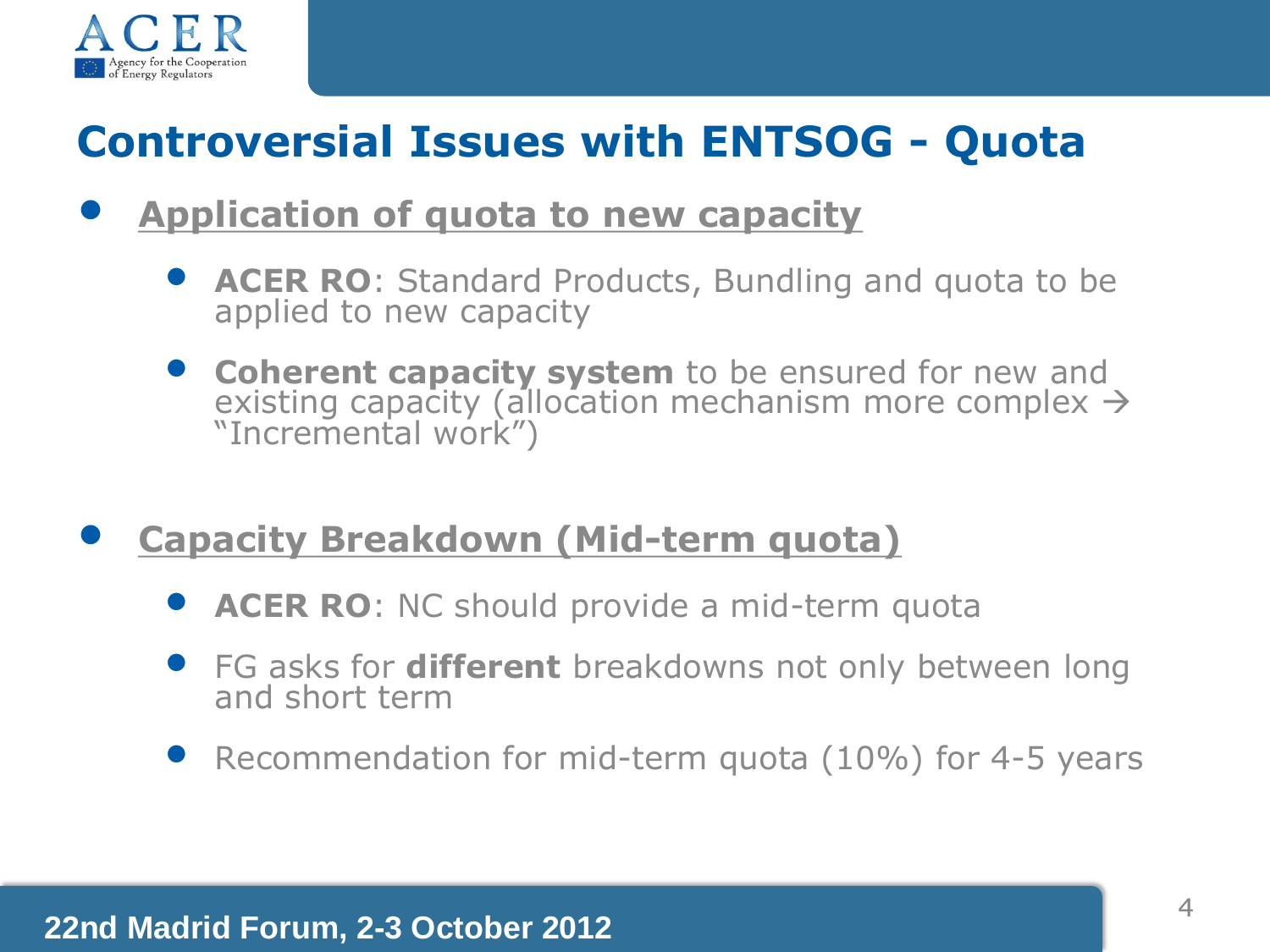

# **Why is a quota important?**

- **Positive effects on competition • mitigating the risk of congestion** 
	- providing flexibility to compete for market entry on a level playing field (for new and existing shippers)
	- providing a guarantee that there is always some capacity (reducing need to commit LT)

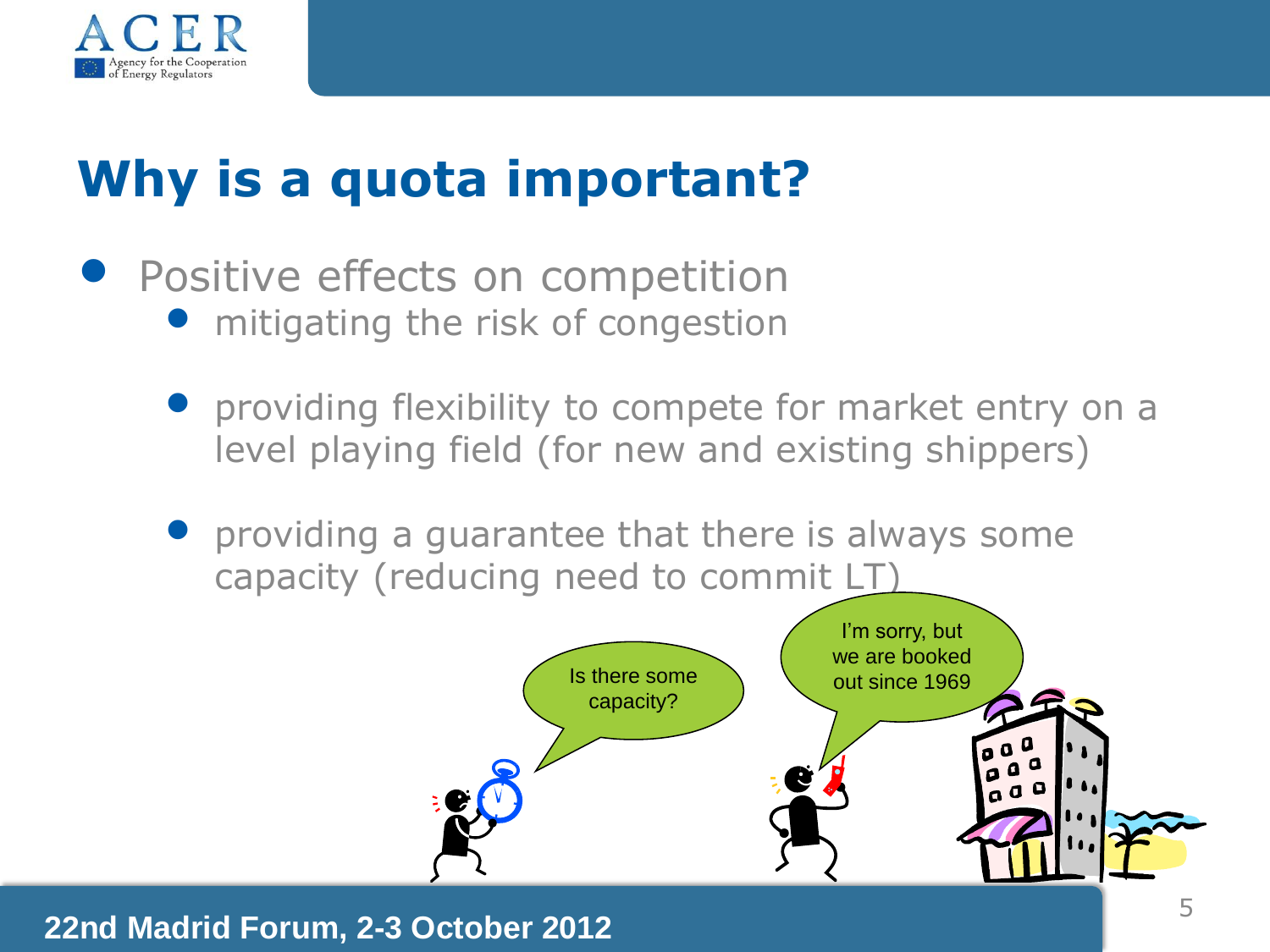

## **Quotas applied in EU countries**



- Quotas are already applied in various MS
- Most countries with quota apply it to new capacity as well
- **Countries** without quota tend to restrict capacity sales to some years ahead
- No harmonised approach

Source: ENTSOG Transparency Platform (Graph); Quotas NRA data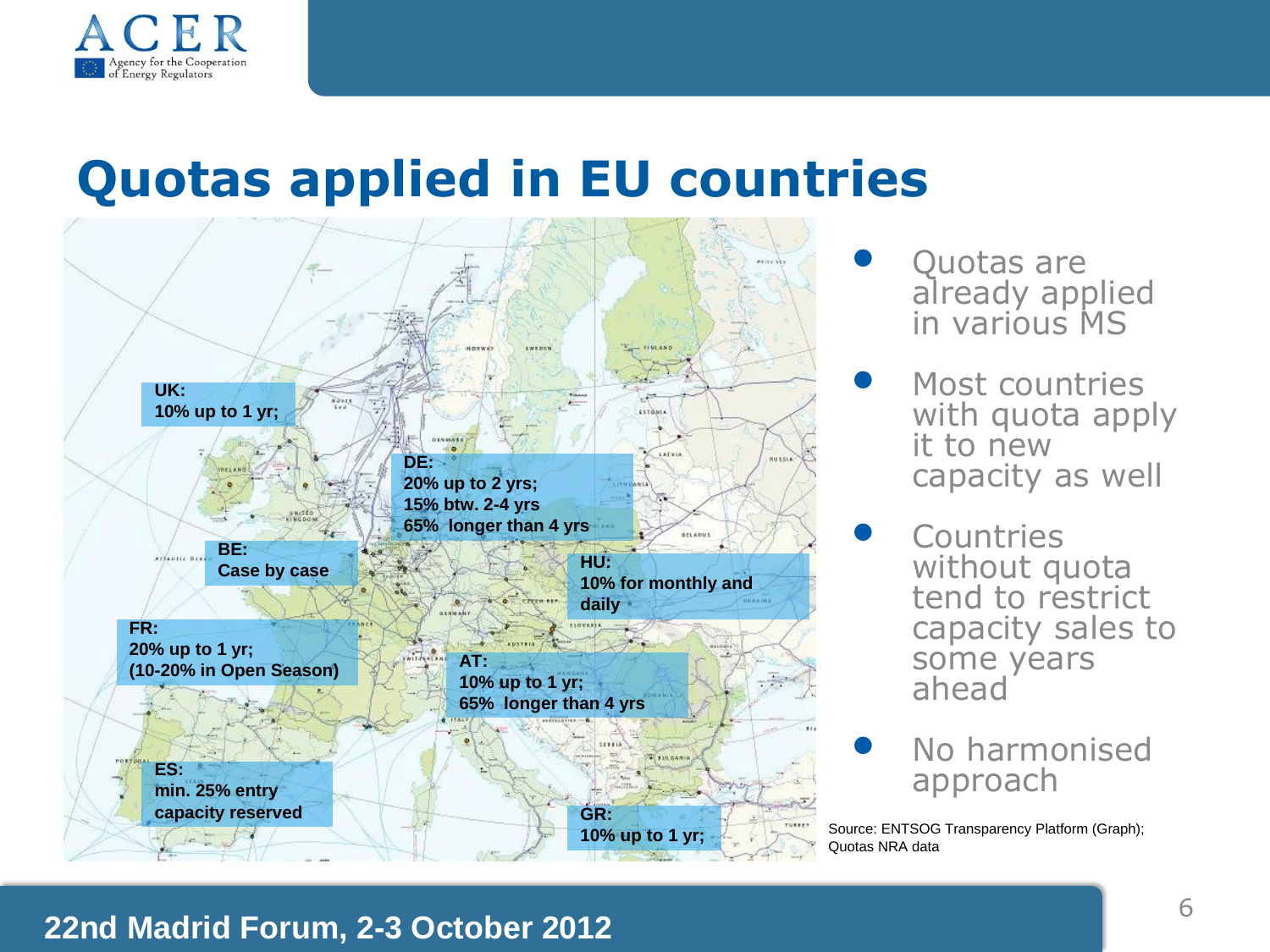

## **Further Controversial Issues with ENTSOG**

#### • **Sale of unbundled firm in case of technical mismatch**

- ACER RO: Only up to the rolling monthly auctions
- FG only provides for unbundled offer in case of a contractual mismatch
- In case of a technical mismatch rolling monthly offer would facilitate achievement of policy aim [of bundling all capacity a.s.a.p.]

#### • **Tariffs**

- ACER RO: Revenue equivalence principle to be deleted, auction premium split 50/50 instead of "proportionally"
- CAM NC should not prejudge work on Tariffs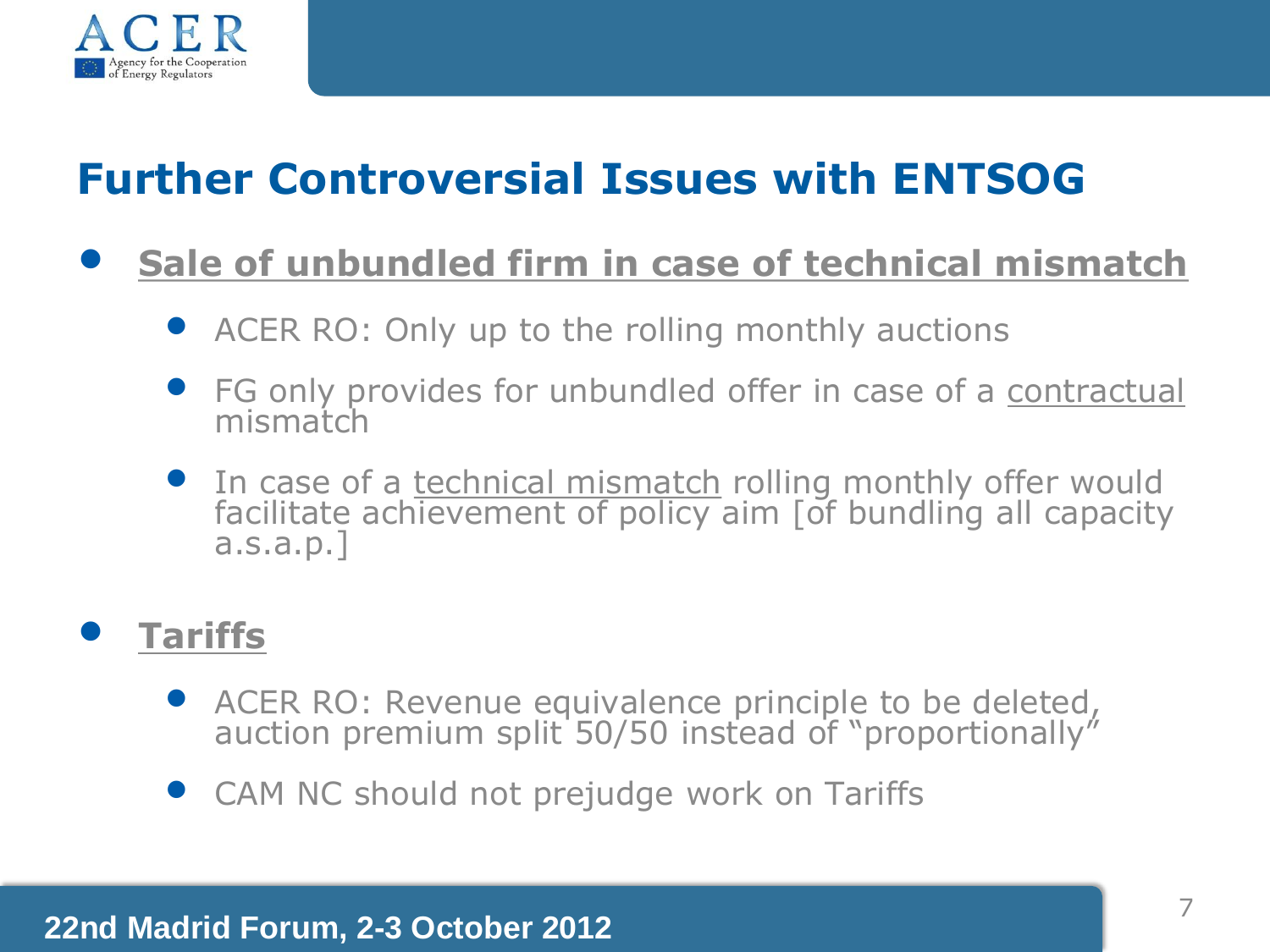

# ACER's efforts for "compromises"

- **ENTSOG** stakeholder engagement document: no intention to address all concerns
- **ACER understood that TSOs concern** refer to *possible* detrimental effects on revenues or cash flows
- **ACER was ready to provide comfort to TSOs**
	- A compromise on the "tariff provision" could have been introduced in the CAM NC
	- ENTSOG to change remaining issues  $\rightarrow$  Not supported by ENTSOG GA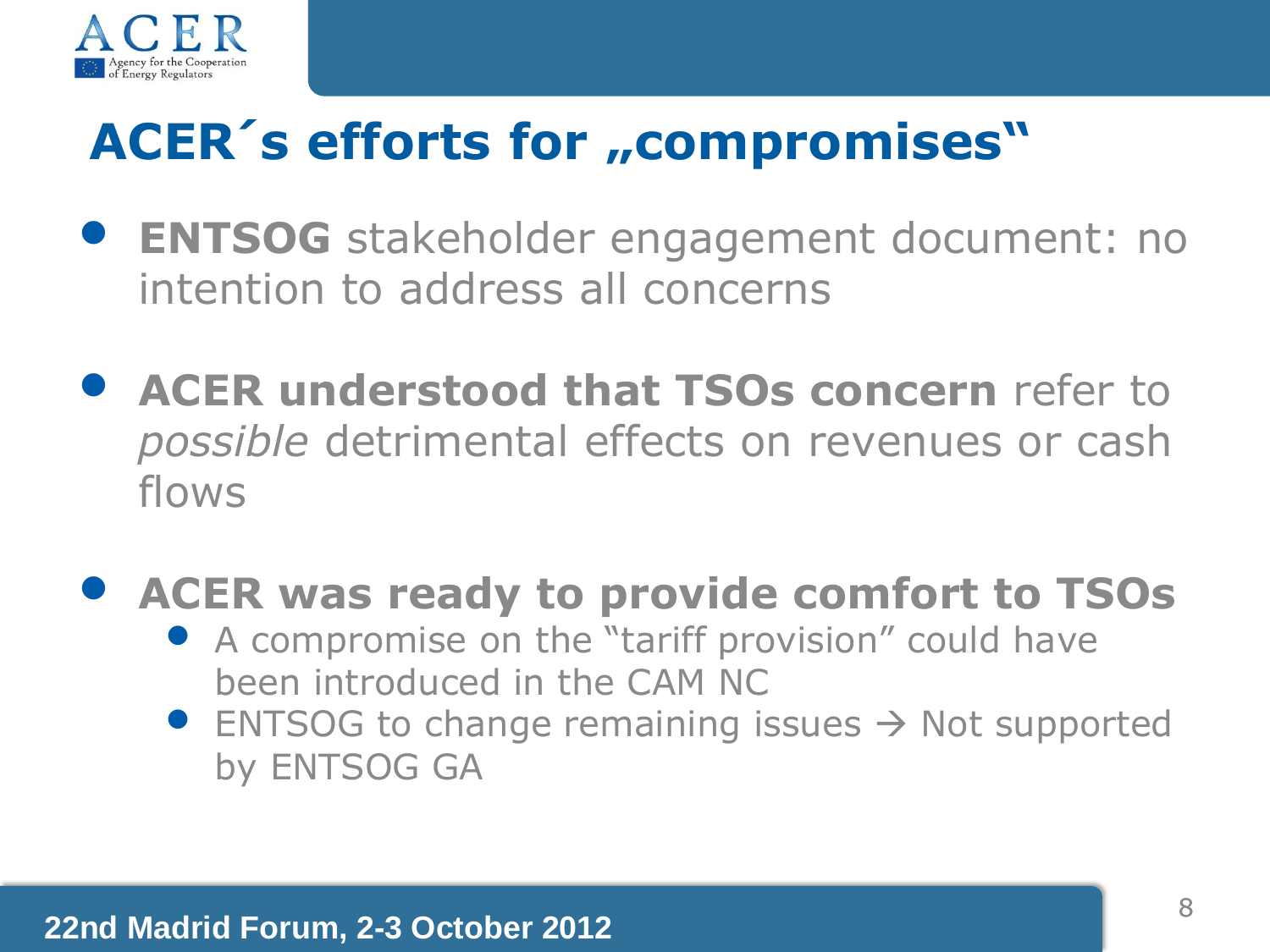

### **Network Code compliance with ACER RO**

| <b>Definitions</b>                              |  |
|-------------------------------------------------|--|
| <b>Application to New Technical Capacity</b>    |  |
| <b>Standard Contracts</b>                       |  |
| <b>TSO Cooperation</b>                          |  |
| <b>Capacity Breakdown</b>                       |  |
| <b>Sale of Unbundled Firm Capacity</b>          |  |
| <b>Amendment of Existing Capacity Contracts</b> |  |
| <b>Interruptible Capacity</b>                   |  |
| <b>Tariffs</b>                                  |  |
| <b>Incentive Regimes</b>                        |  |
| <b>Interim Period</b>                           |  |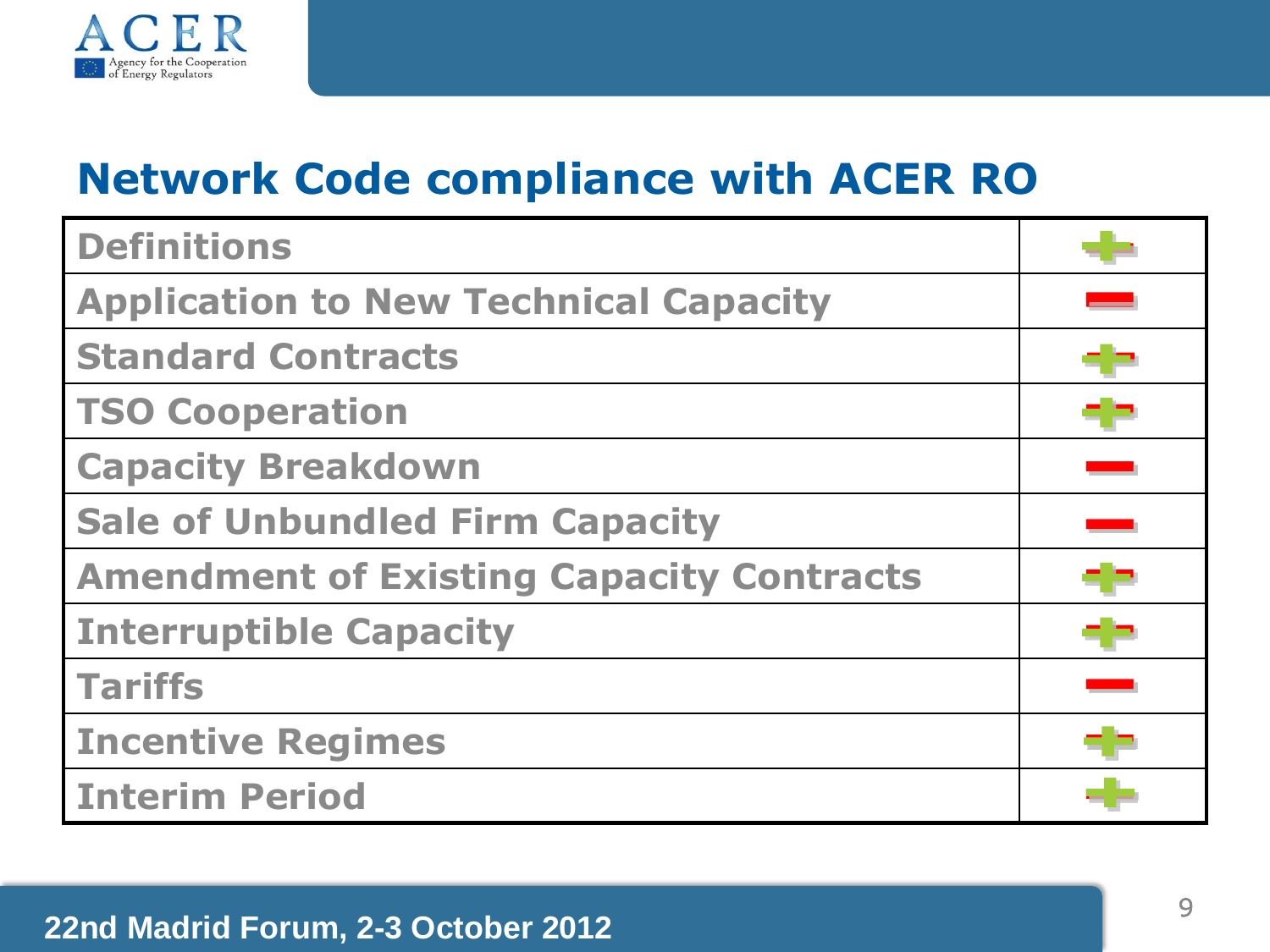

## **Next Steps**

- ACER **not satisfied** that revised NC is **fully** line with FG/RO
- ACER **qualified recommendation** for adoption of NC to EC early October
- EC preparing for **Comitology procedure** (Dec. 12/Jan.13)